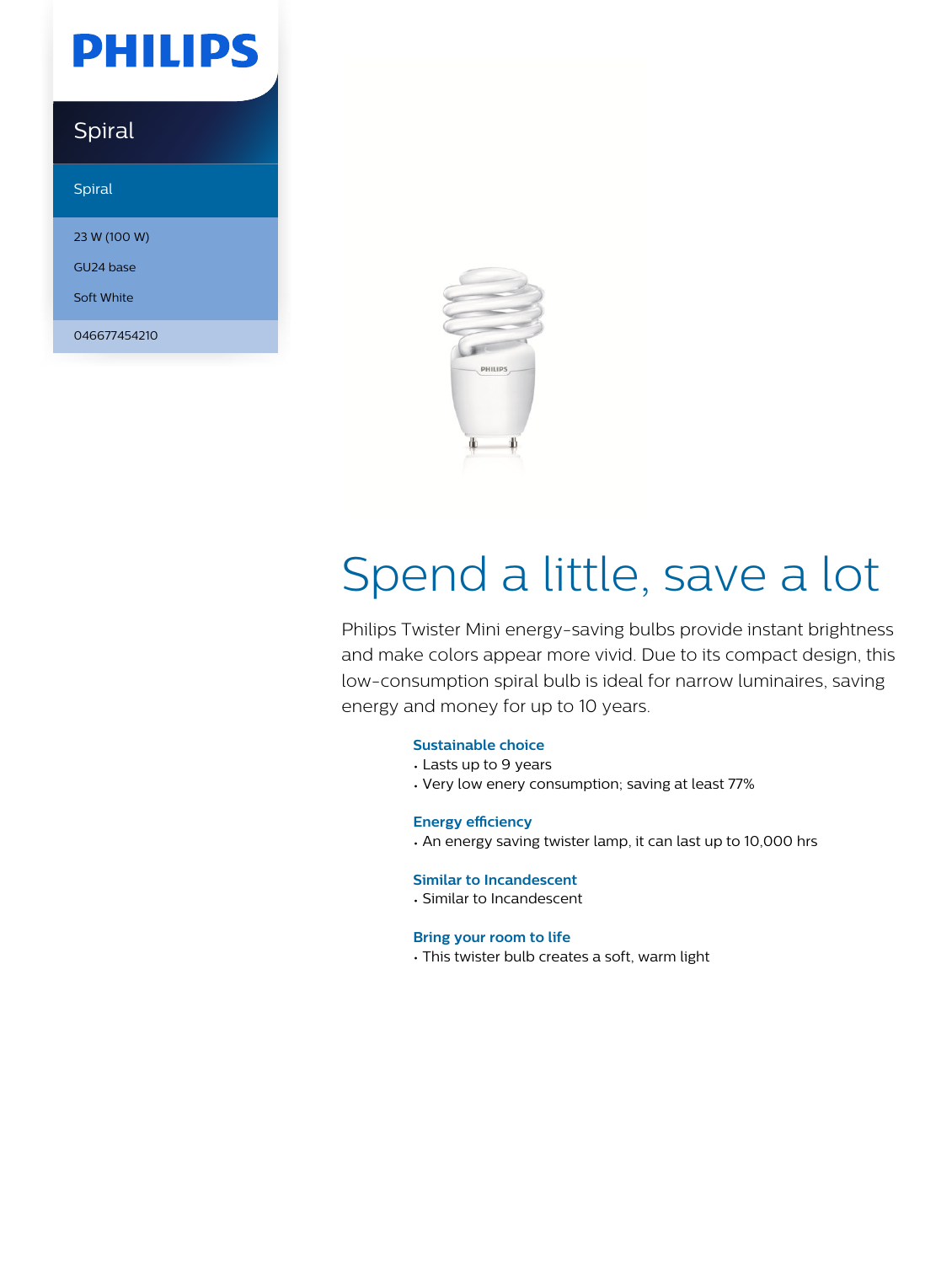### 046677454210

## **Highlights**

#### **Lifetime 9 years**

With a lifetime of up to 10,000 hours, this Philips CFL lamp will ensure your desired atmosphere for up to 9 years\*.

#### **Saving up to 77%**

By replacing traditional light bulbs with a Philips CFL alternative, you will gain immediate, signicant, energy savings while contributing to a sustainable planet.

#### **Energy efficient lamp**

This bulb saves up to \$84.70 in energy costs when you replace a 100 Watt incandecent with this 23 Watt compact fluorescent light bulb\*\*.

#### **Similar to Incandescent**

This CFL lamp is an easy retrofit for GU24 lamps and fixtures.

#### **Soft White 2700K**

Light can have different colour temperatures, indicated in units called Kelvin (K). Bulbs with a low value produce a warm, more cozy light, while those with a high Kelvin value, create a cool, more energizing light.

### Specifications

#### **Bulb characteristics**

- Shape: Spiral
- Dimmable: No
- Socket: GU24
- Lamp shape code: GU24

#### **Bulb dimensions**

- Height: 125 mm
- Width: 162 mm

#### **Durability**

- Average life (at 2.7 hrs/day): 10 year(s)
- Nominal lifetime: 10,000 hour(s)

#### **Light characteristics**

- Application: Soft light
- Color rendering index (CRI): 82
- Color temperature: 2700 K
- Light Color Category: Cool White, Soft **White**
- Nominal luminous flux: 1600 lumen

#### **Power consumption**

- Wattage: 23 W
- Wattage equivalent: 100 W

#### **Rated values**

- Rated lifetime: 10,000 hour(s)
- Rated luminous flux: 1600 lumen

#### **Bulb characteristics**

- Shape: Spiral
- Application: Soft light
- EAN/UPC product: 046677454210
- Height: 125 mm
- Average life (at 2.7 hrs/day): 10 year(s)
- Net weight: 0.086 kg
- Rated lifetime: 10,000 hour(s)
- Gross weight: 0.112 kg
- Rated luminous flux: 1600 lumen
- Width: 162 mm
- Color rendering index (CRI): 82
- Height: 12.550 cm
- Socket: GU24
- Color temperature: 2700 K
- Length: 6.800 cm
- Light Color Category: Cool White, Soft **White**
- Width: 6.800 cm
- Nominal luminous flux: 1600 lumen
- Material number (12NC): 929689791501
- Wattage: 23 W
- Wattage equivalent: 100 W
- Lamp shape code: GU24